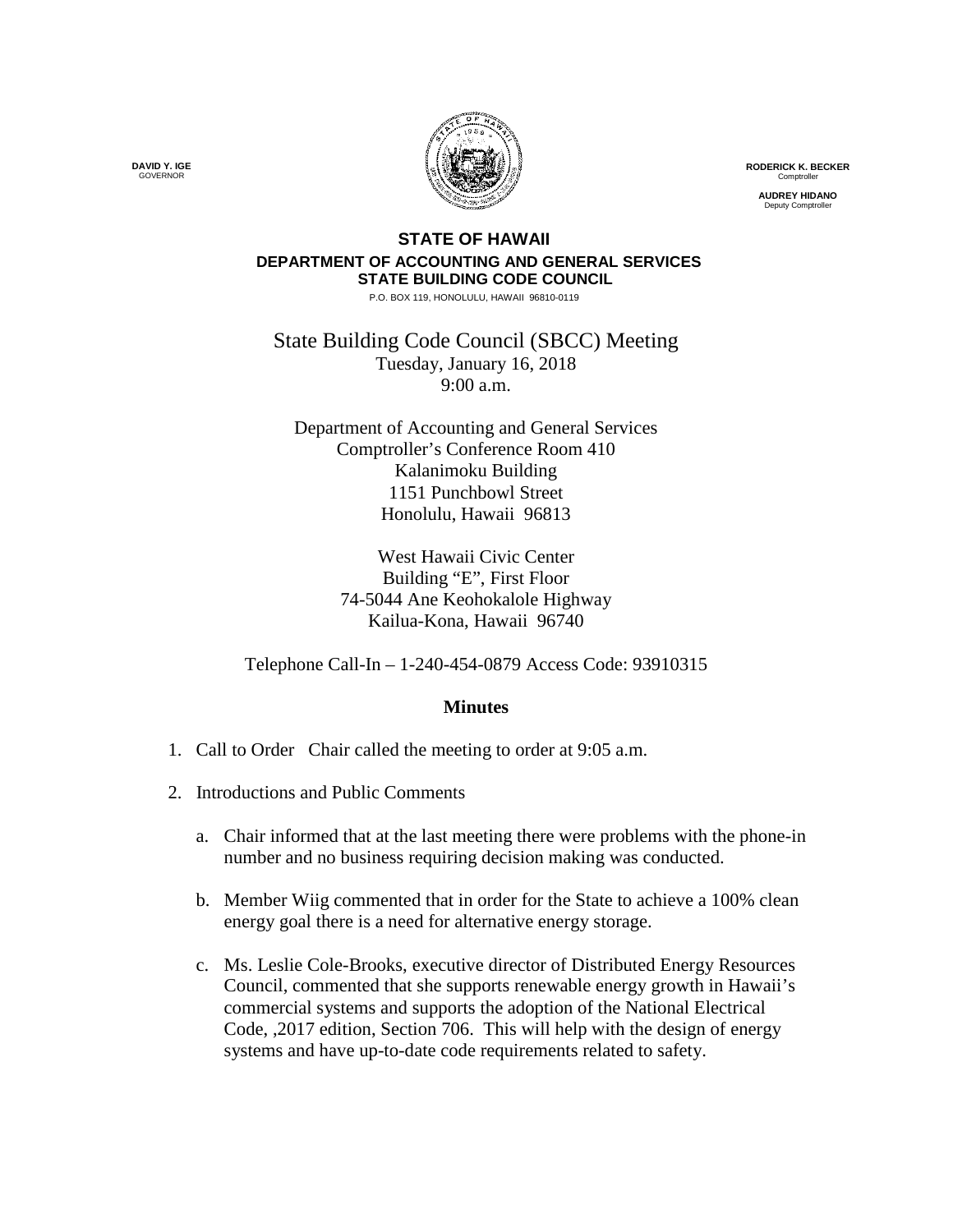State Building Code Council Minutes – January 16, 2017 Page 2 of 2 pages

- d. Maui County is planning to adopt the NEC 2017 edition and County of Kauai would allow Section 706 with an approval as an alternative material and method. Written documentation of the approval would be needed.
- e. Members discussed the issue of Attorney General (AG) opinions, the attorney/client privilege; and how the SBCC can disclosure those opinions to the public. Deputy AG stated that the SBCC would need an executive session, which is a meeting closed to the public, to discuss the opinion and vote to disclose or not disclose the opinion. The executive session would need to be on the agenda, including its purpose. Session minutes would need to be recorded, and may be disclosed when requested. A vote may be taken to release the executive session minutes. Executive session will be placed on the next agenda to discuss the recent opinion to have an amendment to the Uniform Plumbing Code (UPC) to allow the International Plumbing Code to be used instead of UPC. Executive session will be added to the next meeting's agenda and the requirements Hawaii Revised Statutes 92-4 shall be followed. A copy of the opinion will be distributed to the members by the Chair prior to the next meeting.
- f. Kraig Stevenson stated that the Washington State Department of Education will sponsor a forum on the reliability, incident response, and decommissioning of energy storage systems. He will send information to member Rogers.
- g. Tien Peng, of National Ready Mixed Concrete Association, submitted a proposal to amend Section 510.4 Parking beneath Group R of the International Building Code (IBC) 2012 edition. The proposal would measure the number of stories of a building from the lowest grade of fire service access instead of the floor above such a parking area. The reason is the number of stories used in determining the minimum type of construction for buildings, including pedestal or podium construction should be measured from the grade plane to meet the intent of the National Fire Protection Association's (NFPA) sprinkler system designed per 903.3.1.2 for R occupancies. Mr. Peng's written proposal will be added to the meeting minutes. The SBCC should also consider any economic impact of the amendment.
- 3. Review and approval of minutes of the October 17, 2017, and December 19, 2017

**Motion:** Member Wiig motioned to approve the October 17, 2017, and the December 19, 2017 meeting minutes. The motion was unanimously approved.

4. Scheduling of Future Adoption of Codes Listed in HRS 107-25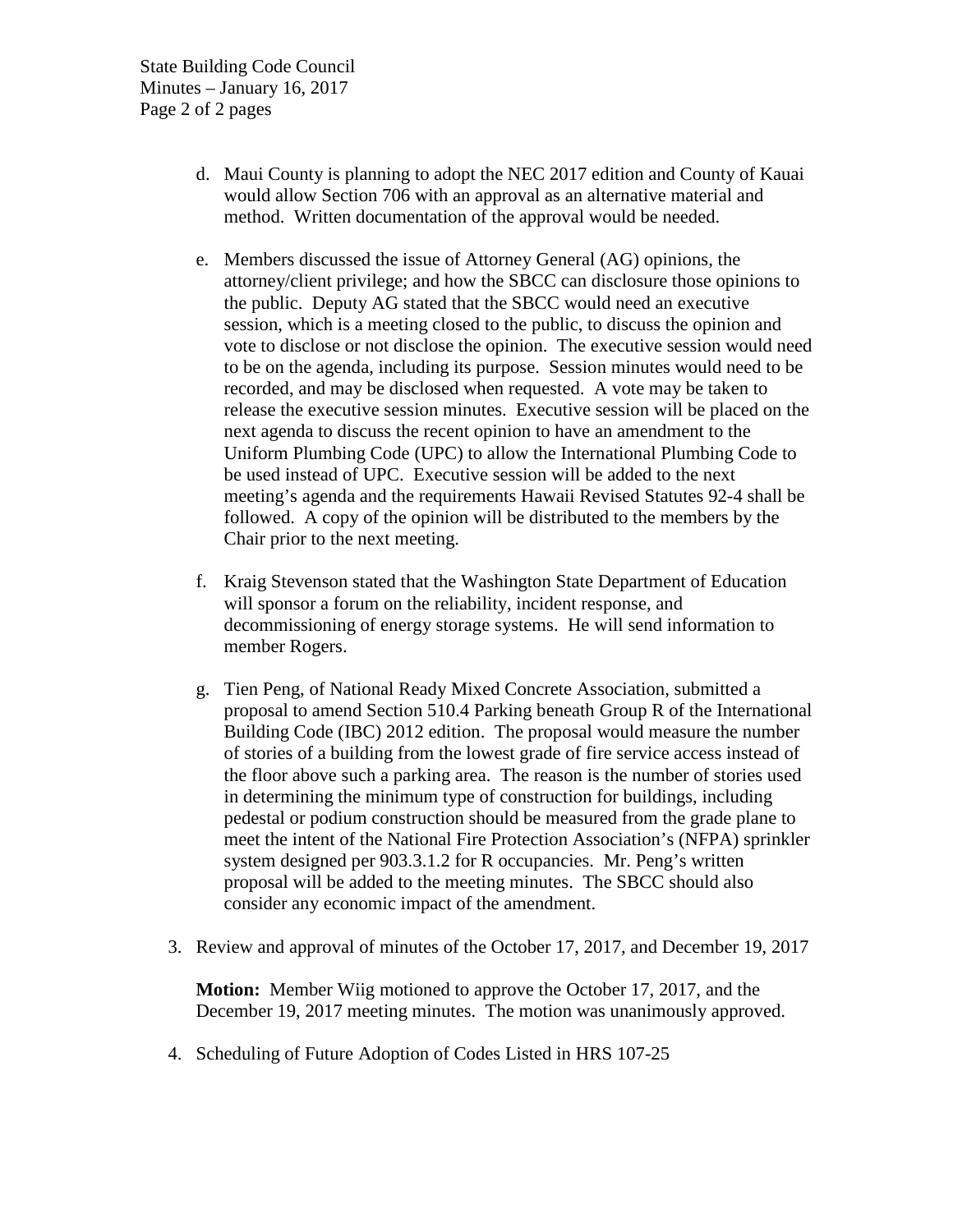- a. Chair stated that the Structural Engineers Association of Hawaii will be reviewing the IBC, the International Residential Code (IRC) and the International Existing Building Code, 2018 editions.
- b. Chief Bratakos will prepare a presentation on the amendments and significant changes to the NFPA 1 Fire Code, 2015 edition, possibly at the March meeting.
- c. Chair stated that the Federal Emergency Management Agency grant will not be used for the adoption IBC/IRC 2012 editions. The reason is the grant was to be used for the administrative rule adoption expenses, but the SBCC is not required to and will not be adopting these codes as administrative rules. He also provided two handouts. One on the latest amendments to the IBC 2012 edition and the second that amends the IRC 2012 edition to be consistent with the IBC 2012 edition.
- d. Chair stated that he emailed a video presentation on excerpting International Code section language from their website to facilitate writing state and local revisions.
- 5. Discussion of Future Administrative Support.

Chair discussed with the new DAGS Administrator having direct access to the SBCC website.

6. Discussion of 2018 Legislation

Chair stated there are no plans to submit SBCC related legislation.

7. Discussion and Possible Decision to the Public Proposal to Amend the Proposed Amendment to the Uniform Plumbing Code 2012 Edition

The proposal will be discussed with possible decision making at the next meeting following the executive session.

- 8. Discussion and Possible Approval to the State Residential Code Draft (International Residential Code (IRC) 2012 edition as amended)
	- a. The SBCC reviewed the updated amendments to IRC.

**Motion:** Member Haigh motioned to approve the State Residential Code Draft with the building officials recommended changes. The motion was unanimously approved. Members Cheng and Rogers were not present.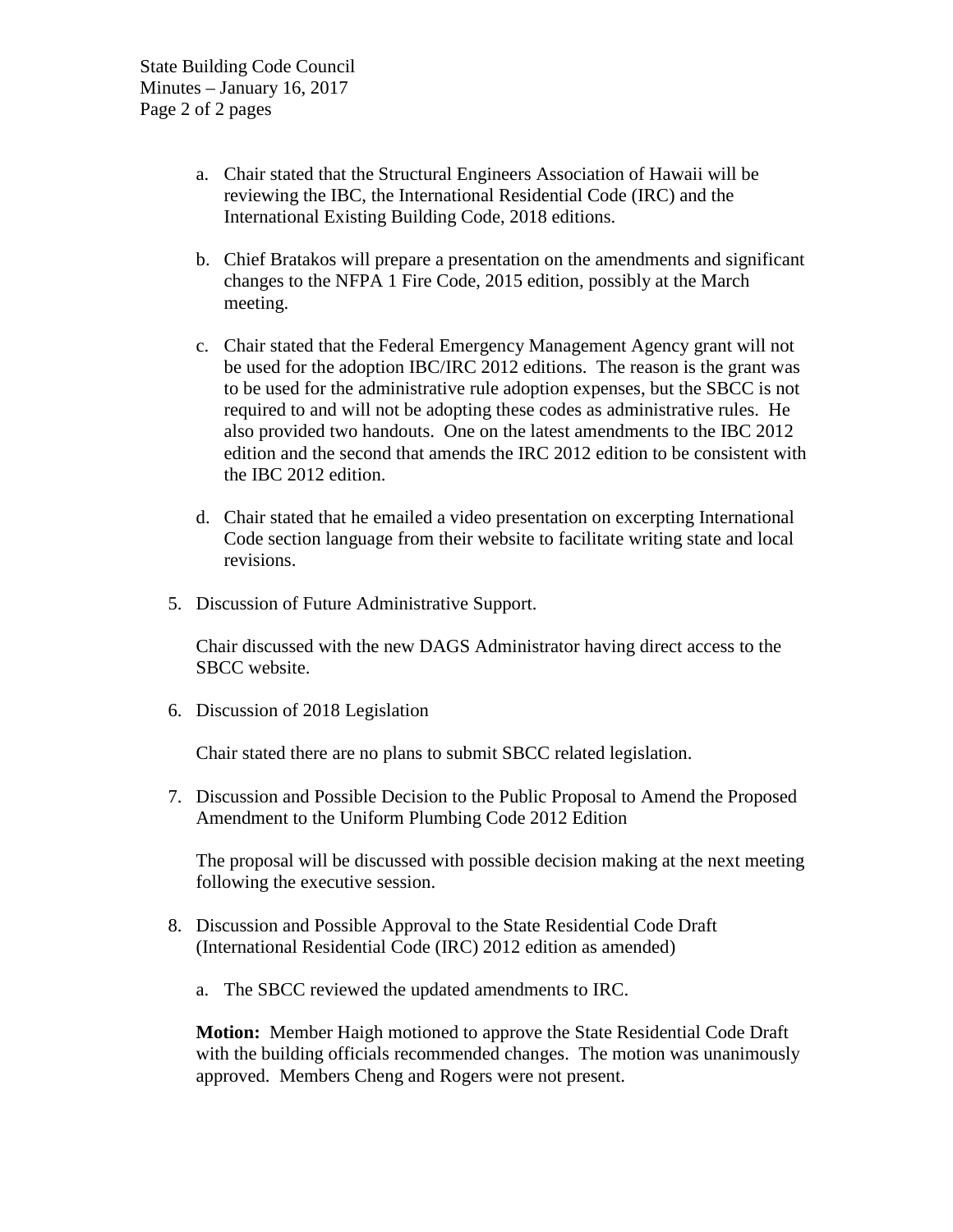b. The SBCC discussed including amendment justifications and any future public comments at a later date.

**Motion:** Member Haigh motioned to approve including amendment justifications and any future public comments at a later date. The motion was unanimously approved. Members Cheng and Rogers were not present.

9. Discussion and Possible Approval to the State Building Code Draft (International Building Code (IBC) 2012 edition)

The SBCC reviewed the updated amendments to IBC.

**Motion:** Member Haigh motioned to approve the updated State Building Code Draft. The motion was unanimously approved as version 0.6. Members Cheng, Rogers and Mendoza were not present.

The SBCC discussed construction observation by the designer of record or other professional.

The SBCC discussed the residential sprinkler impacts to residential occupancies and potential amendments or provisions to mitigate the lessening of safety from eliminating national code requirements.

10. Discussion and Possible Approval of the State Electrical Code:

**Motion:** Member Haigh motioned to approve the State Electrical Code. The motion was unanimously approved as version 0.5. Members Cheng and Mendoza were not present.

- 11. Updates from the investigative committees:
	- a. Investigative committee for the structural provisions for the IBC and the IRC: Gaur said committee is determining meeting times to review the 2018 editions. See also item #8 and #9 above.
	- b. Investigative committee for the non-structural provisions of the IBC and the IRC. Mr. Bill Brizee, of the American Institute of Architects Hawaii Chapter stated that the committee has met twice to review the IBC/IRC 2018 editions and will continue regular meetings.
	- c. Investigative committee for the International Energy Conservation Code (IECC)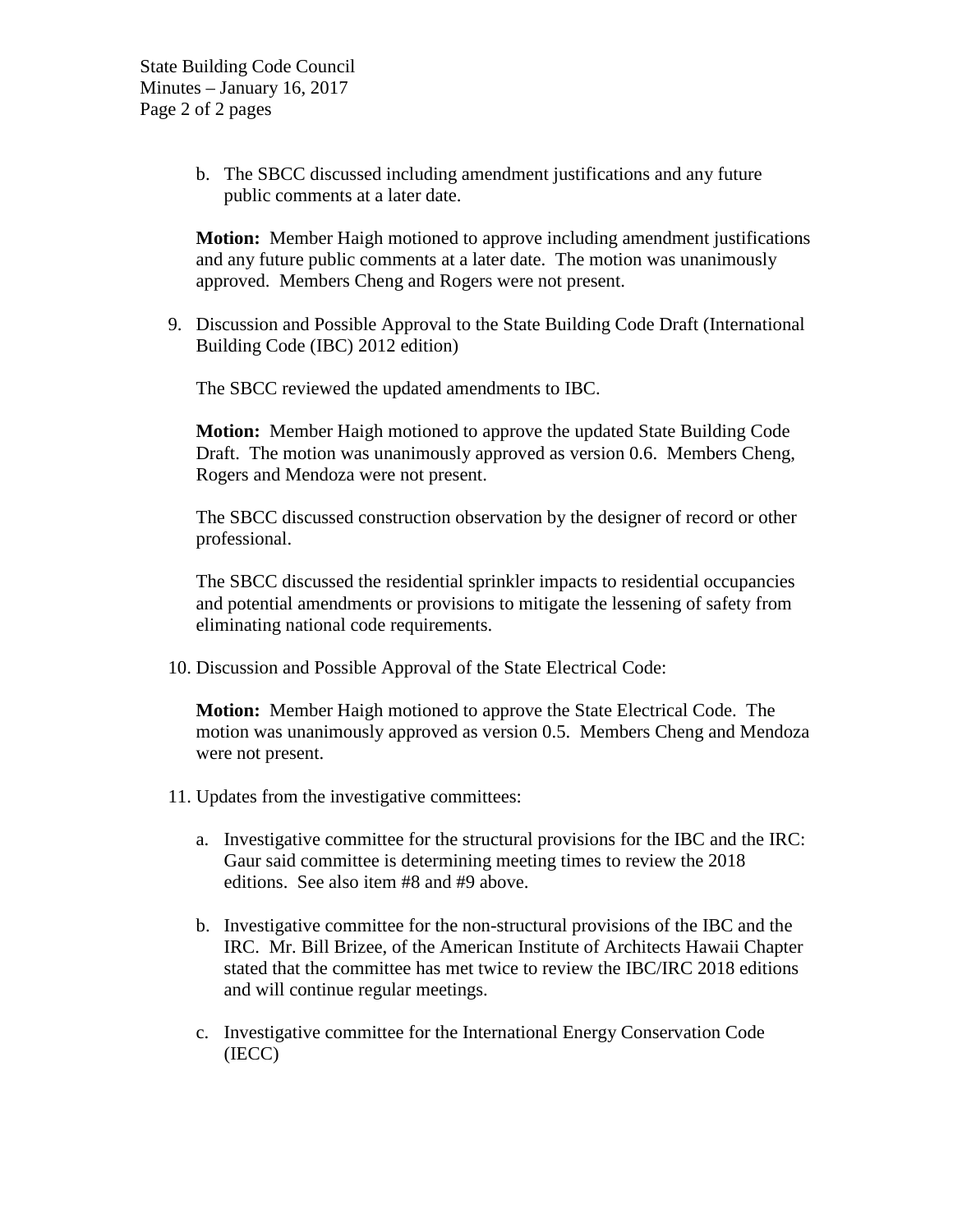Member Wiig reported that the State Energy Office has received some recent negative press. Also, IECC 2018 edition has residential air conditioning requirements, but there is no compliance oversight.

d. Investigative committee for the Uniform Plumbing Code

Member Serikaku reported that the committee is reviewing the changes in the UPC 2018 edition since the currently adopted 2006 edition.

- e. Investigative committee for the Green Code: No update.
- f. Investigative committee for the Mechanical Code: No update.
- g. Investigative committee for the State Fire Code:

Chief Bratakos will make presentation on the NFPA 1 Fire Code 2015 edition in March 2018. The committee will begin its review of the 2018 edition soon after the adoption of 2015 edition. The 2015 edition and amendments are currently under review by the Legislative Reference Bureau and the Deputy Attorney General.

h. Investigative committee for the energy efficiency code coordination:

Mr. Sehun Nakama of Hawaii Energy stated that the appliance efficiency ratings for California are about 300 pages long.

i Investigative committee on communication and training:

Training for IECC 2015 edition will begin on April 23, 2018 in each county. This committee will be discontinued and updates will be provided as an agenda item.

j. Investigative committee for SBCC membership with the International Code Council:

This committee will be discontinued and updates will be provided as an agenda item.

12. Update on county and state adoption of building codes:

Kauai County Administration has started the adoption process for the IECC 2015 edition. County fire code for Honolulu is being reviewed for adoption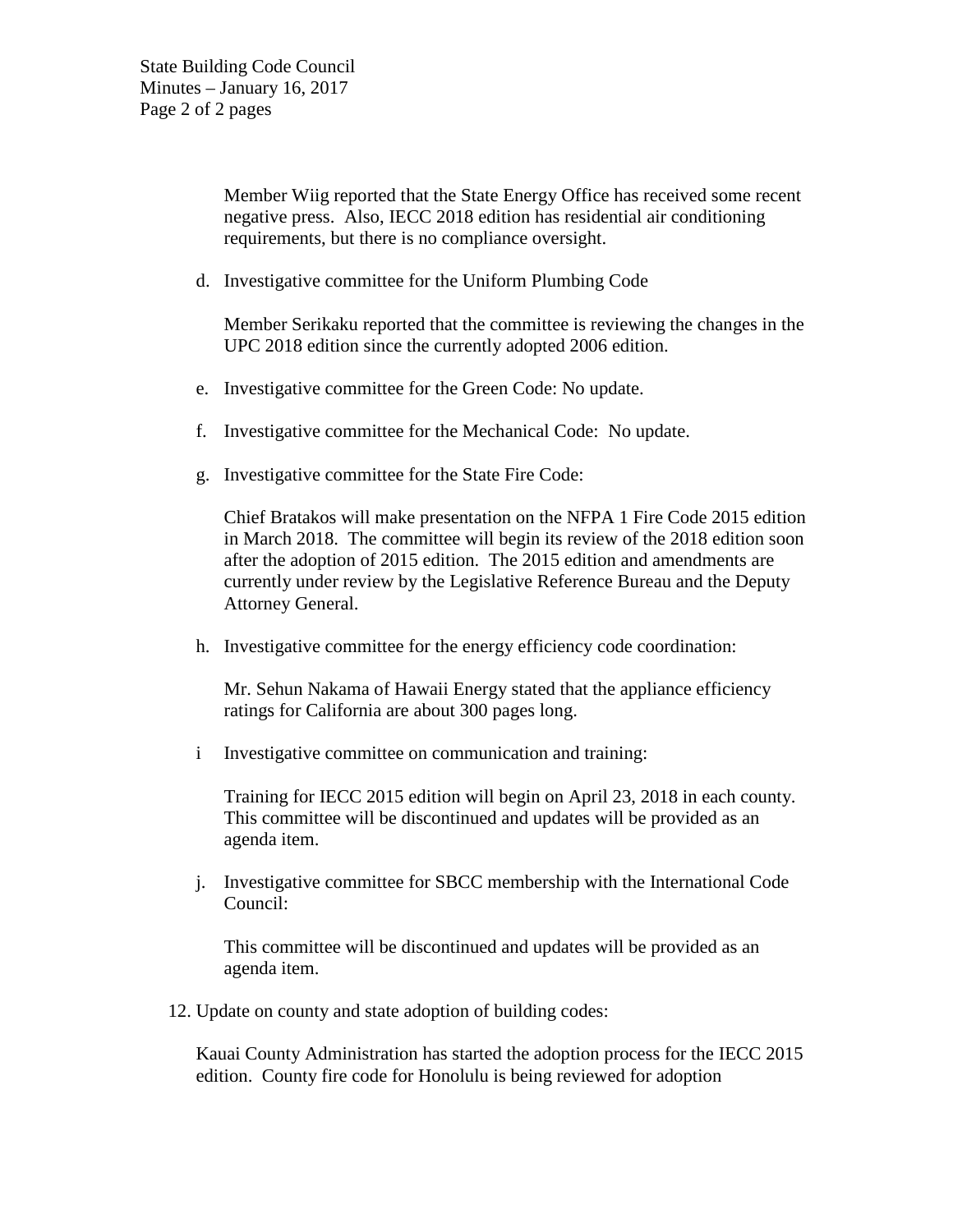State Building Code Council Minutes – January 16, 2017 Page 2 of 2 pages

13. Discussion of possible agenda item(s) for next Council meeting:

The SBCC will add an executive session to discuss the disclosure of the AG opinion on the amendment to include the use of the IPC instead of the UPC.

- a. Following that discussion the members will discuss with possible decision making to the amendment proposal in item #7 above.
- b. The SBCC will research the term memberships of the General Contractors Association of Hawaii and the Building Industry Association of Hawaii.
- 14. Announcements:
- 15. Next meeting: February 20, 2018, at 9:00 a.m.
- 16. Adjournment:

**Motion:** Member Haigh motioned to adjourn the meeting at 11:40 a.m. The motion was unanimously approved.